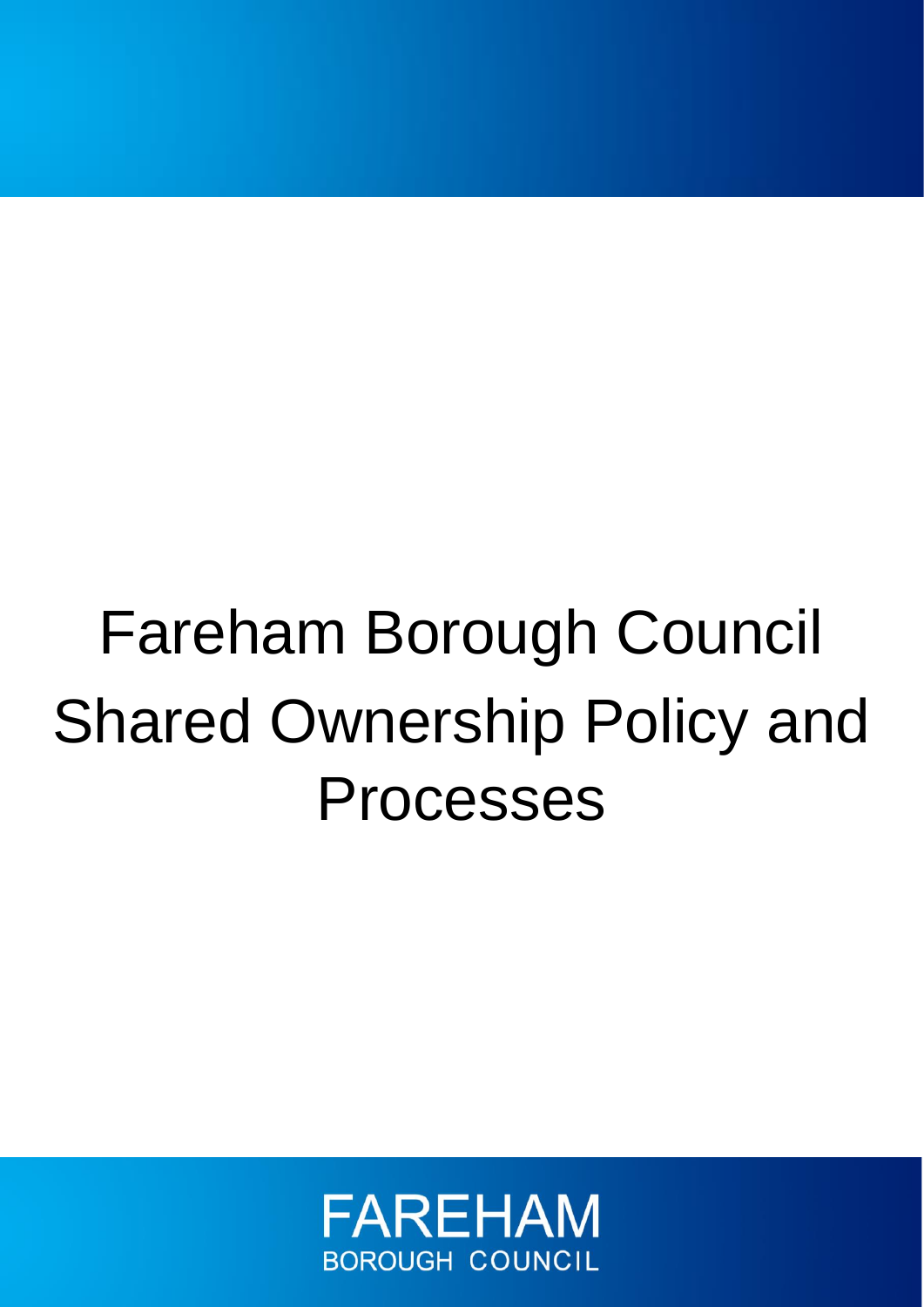# **1. Introduction**

Providing Housing Choices is one of the six corporate priorities for Fareham Borough Council. By working with key partners the Council seeks to support a diverse housing market and help households find good quality, affordable homes.

This policy sets out the Council's approach to the shared ownership properties provided by Fareham Borough Council. Other developers and shared ownership providers will have their own policies and procedures separate to this document.

Detailed below are the criteria and procedures around household eligibility. Also outlined are the processes for marketing, selling, and management of the Council's shared ownership homes.

## **2. Definition**

Shared ownership is an affordable housing product. It is designed to help those who wish to get on the property ladder but are unable to afford a home on the open market. The applicant purchases a percentage of the accommodation and pays rent on the remaining share.

## **3. The Legal Context**

This policy pays regard to the Council's Housing Allocations Policy 2019 and the relevant statutory requirements, which include the following legislation:

- Leasehold Reform Act 1967
- Housing and Regeneration Act 2008
- The Housing (Shared Ownership Leases) (Exclusion from Leasehold Reform Act 1967) (England) Regulations 2009
- The Housing (Right to Enfranchise) (Designated Protected Areas) England Order 2009
- Housing Act 1985
- Equality Act 2021
- Human Rights Act 1998
- Localism Act 2011

The Council has also aligned its shared ownership scheme to the Homes England Capital Funding Guide for Shared Ownership and the Fareham Borough Council Social Housing Rents Policy.

# **4. Eligibility**

Shared ownership is designed to help those who are in housing need and who would otherwise be unable to afford a property on the open market.

| Criteria | <b>Description</b>                           |  |
|----------|----------------------------------------------|--|
| ∣ Age    | Over 18 years of age and resident of the UK. |  |
| ∣ Income | Gross household income of less than £80,000  |  |

In order to be eligible, applicants need to meet the following criteria: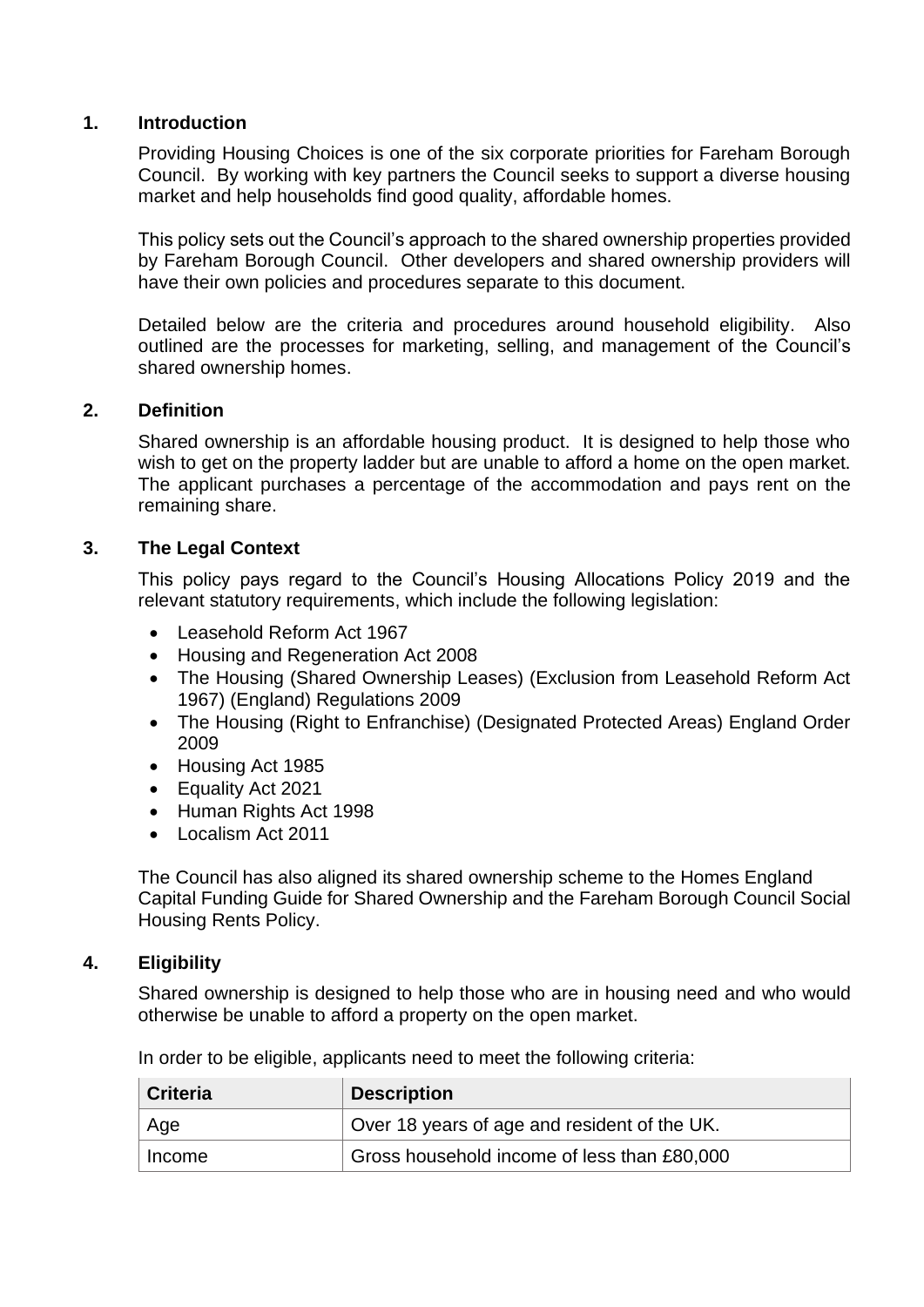| <b>Criteria</b>            | <b>Description</b>                                                                                                                                                                                                                                                     |
|----------------------------|------------------------------------------------------------------------------------------------------------------------------------------------------------------------------------------------------------------------------------------------------------------------|
| Income (continued)         | Applicants must be able to afford their purchase and sustain<br>housing costs.                                                                                                                                                                                         |
|                            | Applicants are able to demonstrate that they have a<br>sufficient deposit.                                                                                                                                                                                             |
|                            | Applicants must be able to demonstrate that they are unable<br>to purchase a home on the open market.                                                                                                                                                                  |
| <b>Existing homeowners</b> | The existing property must have already been sold or will be<br>sold at the same time as buying through shared ownership.                                                                                                                                              |
|                            | The other general eligibility criteria for the scheme has been<br>met. In particular the annual household income is no more<br>than £80,000 and the household are otherwise unable to<br>afford to purchase a suitable home to meet their needs<br>without assistance. |
| Arrears                    | If applicable, applicants must be able to demonstrate that<br>they are not in rent arrears or in breach of their tenancy<br>agreement at the time of application.                                                                                                      |

# **5. The Application Process**

# *Registering an interest in Shared Ownership*

Households can first state an interest in accessing shared ownership property through the Council's Affordable Home Ownership Register. This is not an essential requirement to access shared properties. It does however assist the Council in understanding the housing need and will enable applicants to be kept up to date with properties in their preferred area. This form can be completed on the Council's website or by contacting the Housing Department. The Register will be managed by the Housing Delivery Team and will be used for the purposes of shared ownership marketing and for the Council to have a better understanding of the extent and type of affordable housing need in the Borough.

The Affordable Home Ownership Register will also be for applicants to register an interest for First Homes. This is separate to Shared Ownership and is only for the purposes of understanding need for First Homes. Full details will be outlined in the emerging First Homes Policy.

# *Applying for a Shared ownership Property*

To apply for a shared ownership property, applicants must register with Help to Buy South<sup>1</sup>. Help to Buy is a government scheme which provides a range of options designed to make it more affordable to buy a home. Help to Buy South is one of three agents appointed by the government to assist in providing affordable housing schemes across England. The Council will advertise and accept applications only through Help to Buy South.

<sup>1</sup> <https://www.helptobuyagent3.org.uk/>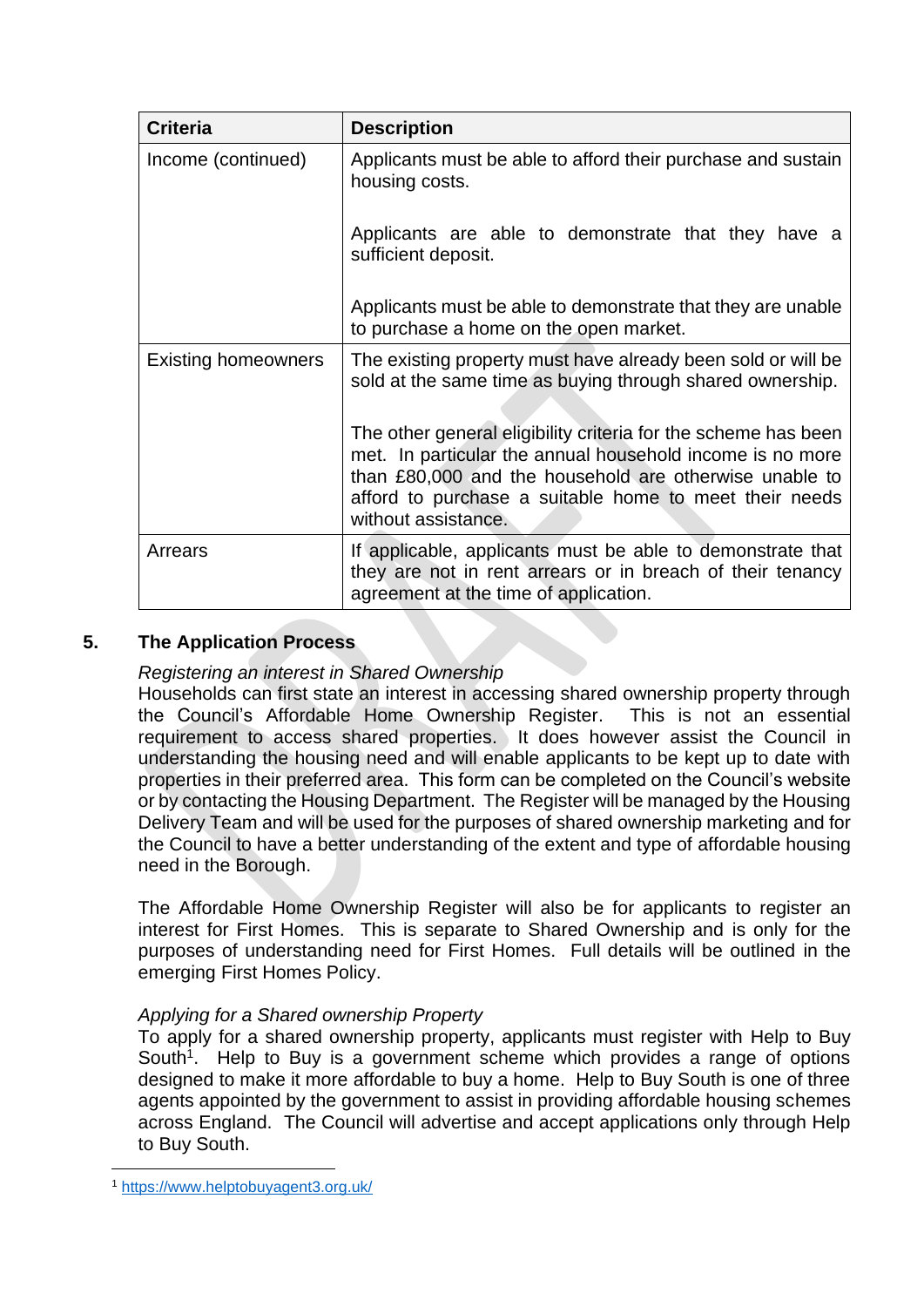By applying to Help to Buy South applicants will be able to confirm their initial eligibility for a shared ownership property and details of the property they wish to purchase. Once the application has been received the Council will review it and confirm in writing:

- Whether the application meets the Council's eligibility requirements
- Whether any further information or supporting evidence is required

The Council will appoint an independent financial assessor to undertake an affordability check of applicants prior to any sale. The applicant will need to consent for a copy of the assessment to be referred to the Council for review. Subject to the eligibility and affordability checks the Council will confirm that the purchase can proceed.

Applicants will be expected to proceed with the contract exchange within 3 months from the date of agreement to purchase.

#### *Reservation Fee*

Applicants will be required to pay a reservation fee of £500 to secure their interest. The fee will be payable once the Council has formally confirmed the acceptance of the application.

The fee will be held by the Council and will be deducted from the final balance of payment on the completion of the sale. Any interest accrued at the time will also be included.

Where an application is formally withdrawn, from either party, the reservation fee will be refunded in full.

## **Withdrawing an Application**

The Council accepts that there may be circumstances where an application will need to be withdrawn by either party. In this instance the following applies:

#### *Applicant Withdrawal*

Where an applicant wished to withdraw their application this must be submitted to the Council in writing. It is expected that the reasons for the withdrawal are included.

#### *Council Withdrawal*

The Council reserves the right to withdraw from the sale where the applicant fails to complete the purchase of the property within the agreed timescale. The Council will however, contact the applicant to advise of the intent to withdraw. Notice will be given to the applicant allowing them a final opportunity to complete the sale within the agreed timeframe.

## **Prioritisation**

It is expected that there will be instances where more than one application will be received for a shared ownership property. Where this is the case the Council will operate on a first-come, first-served basis, with the exception of Armed Forces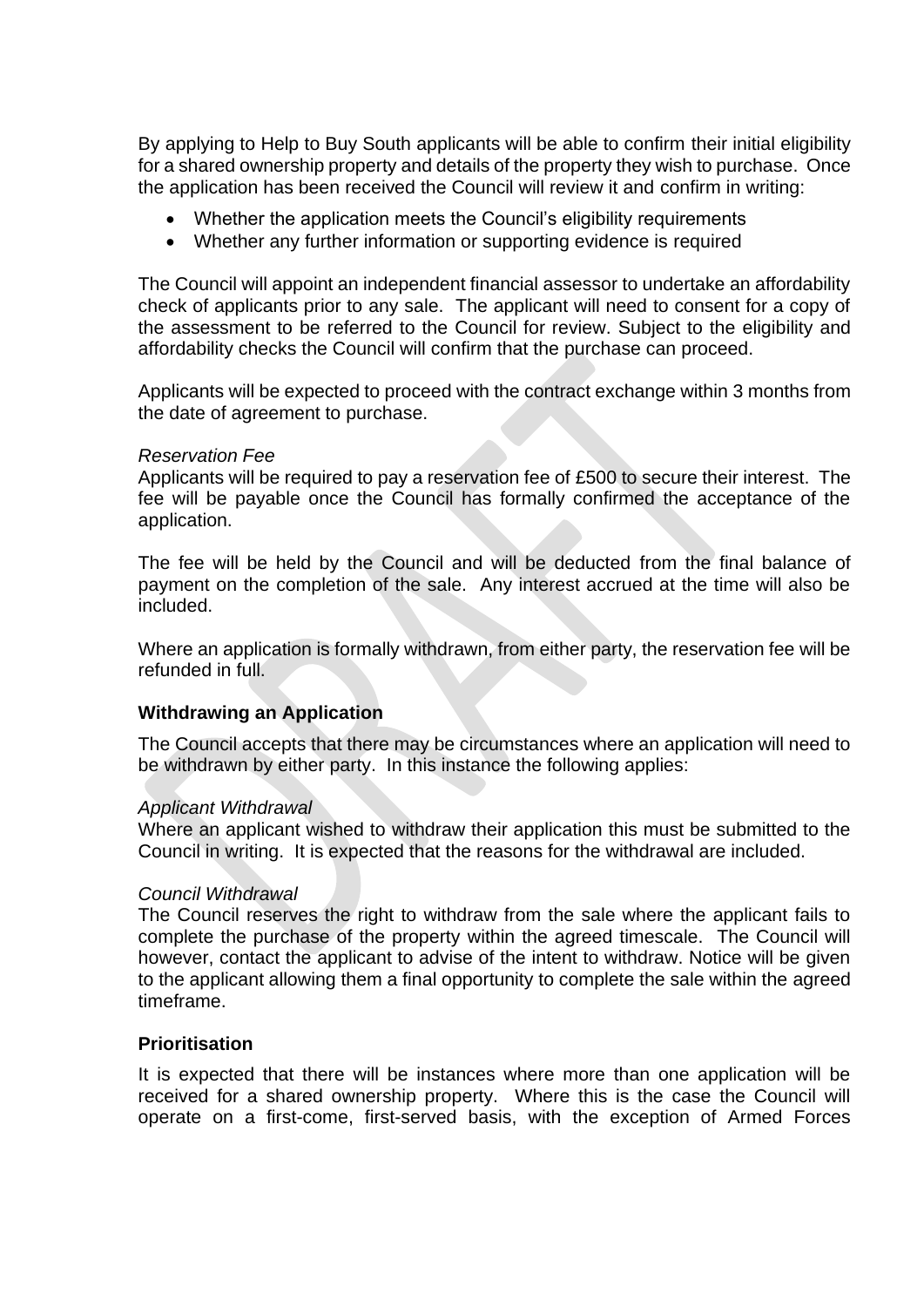Personnel, as per Government shared ownership funding requirements<sup>2</sup>. Properties will be sold to the first eligible applicant who is able to proceed with the purchase.

# **Marketing and Viewings**

The Help to Buy South Register and the Council's Affordable Home Ownership Register will be the primary means of marketing new shared ownership properties. The Council may also market to local communities where shared ownership is being developed, through local papers and through digital platforms.

Opportunities for Council shared ownership properties might also be highlighted to Council housing tenants who reside in Council rented properties.

The adverts will contain detailed property information. This will include:

- High quality photographs
- The size and type of property
- The value of the property
- The cost of the minimum share
- Expected rents
- Service charges

For schemes of five or more shared ownership homes a show home may be provided. This will be subject to local sales conditions and on a site by site basis.

## *Viewings*

A representative of the Council will attend all property viewings. Viewings will be carried out at a mutually convenient time for both the Council and the applicant. This will normally be expected to be in standard office hours.

## **Valuations and Sales**

## *Purchase Price*

An independent RIC valuation surveyor will prepare the shared ownership sales price. This is in line with Homes England's shared ownership regulations. Valuations will be held for a period of three months after which the valuation will be updated if a sale is not completed.

## *Percentage Sales*

In most cases applicants will have the opportunity to purchase an initial share no less than 10% and no more than 75% of the shared ownership property. However, on some occasions the minimum share might be set at 25%.

Should the shared owner wish to sell, they will be required to sell the specific share of the property that they have purchased or staircased up to.

## *Staircasing*

Owners of shared ownership properties will have the opportunity to purchase additional shares in the years following the initial sale. This is known as staircasing. Shares will

<sup>2</sup> As per paragraph 3.2 of https://www.gov.uk/guidance/capital-funding-guide/1-help-to-buy-sharedownership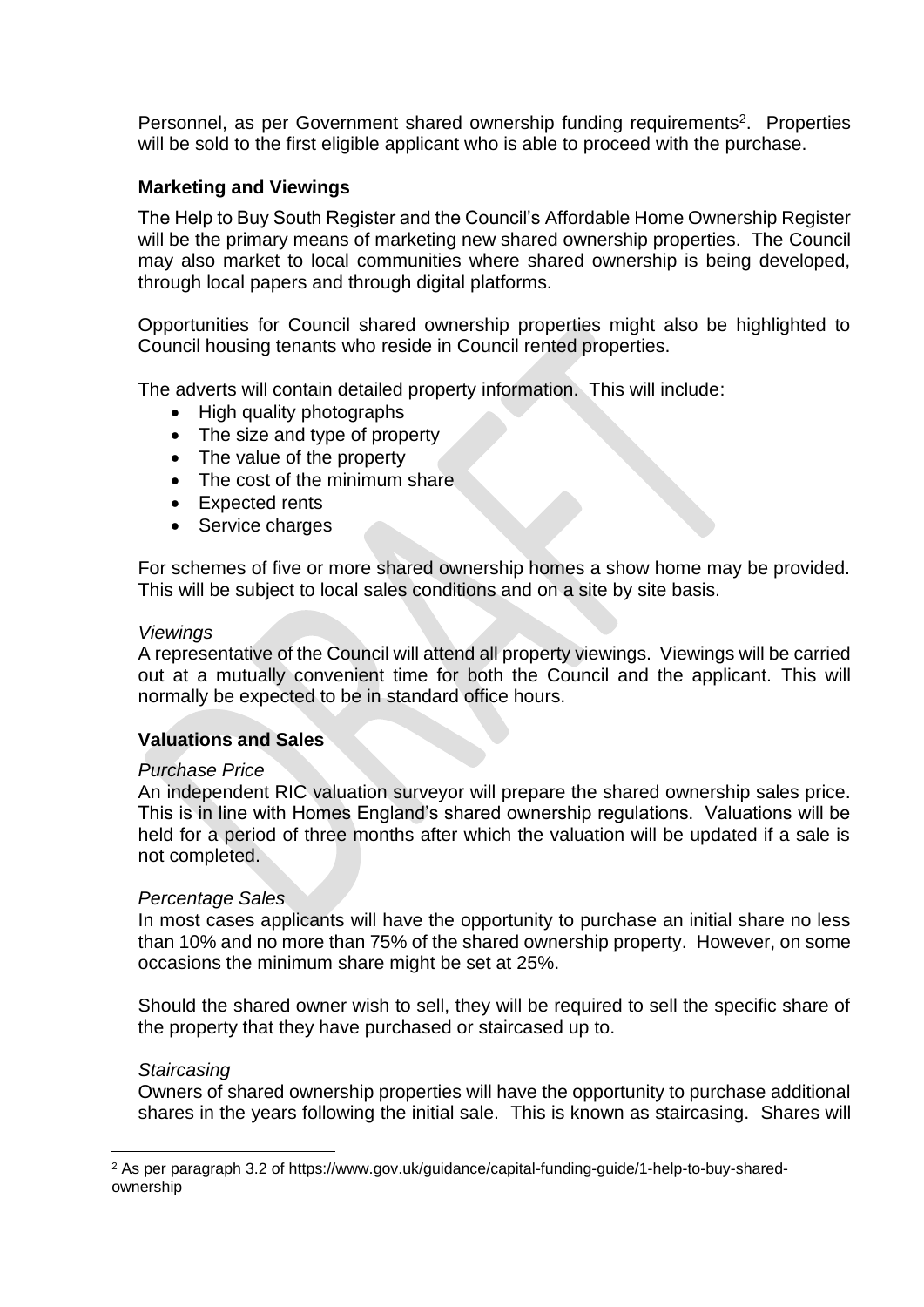normally be available to purchase for up to 100% of the property for general accommodation or up to 80% for older persons' accommodation.

## *Discounts*

No purchase discounts will apply, including ones for for existing Council tenants. However, an incentive payment may be considered in line with the Council's Housing Transfer Incentive Scheme

## **The Lease**

In most cases the Council will use the Homes England standard model leases for shared ownership properties. Existing leaseholders will use their existing lease until such a time a new lease applies.

## *Length of Lease*

The initial lease term will be for at least 125 years at first sale. Should a shorter time period be proposed, the initial scheme appraisal will be reviewed. This will include whether there are any impacts on the property value and if this change would be acceptable to mortgage lenders.

## *Re-sales*

The shared owner is required to inform the Council of their intention to sell the property. The lease will include full details on the procedure.

## *Additional Borrowing*

The lease will include details on the circumstances allowing additional borrowing against the share of the property. The Council's written approval will be required before any further borrowing is secured.

## *Subletting*

Subletting will not be permitted within the property. However, the shared owner will be entitled to have a lodger.

## **Rents**

## *Properties Purchased after 1 April 2021*

In accordance with the Council's Social Housing Rents Policy any new shared ownership properties or those who are staircasing will have the rent calculation based on the unsold equity. This calculation will be as follows:

Rent per month = 
$$
\frac{\text{(Unsolid equity amount x 2.75%)}}{12}
$$

The annual increase in rent will be CPI plus 1 percentage point.

## *Properties Purchased before 1 April 2021*

For shared ownership properties purchased before 1 April 2021 the rent is calculated based on based on equivalent properties within the Council's portfolio. The charge is worked out by removing a percentage based on typical repairs costs from what the monthly rent would be as a social housing property. No changes will be made to the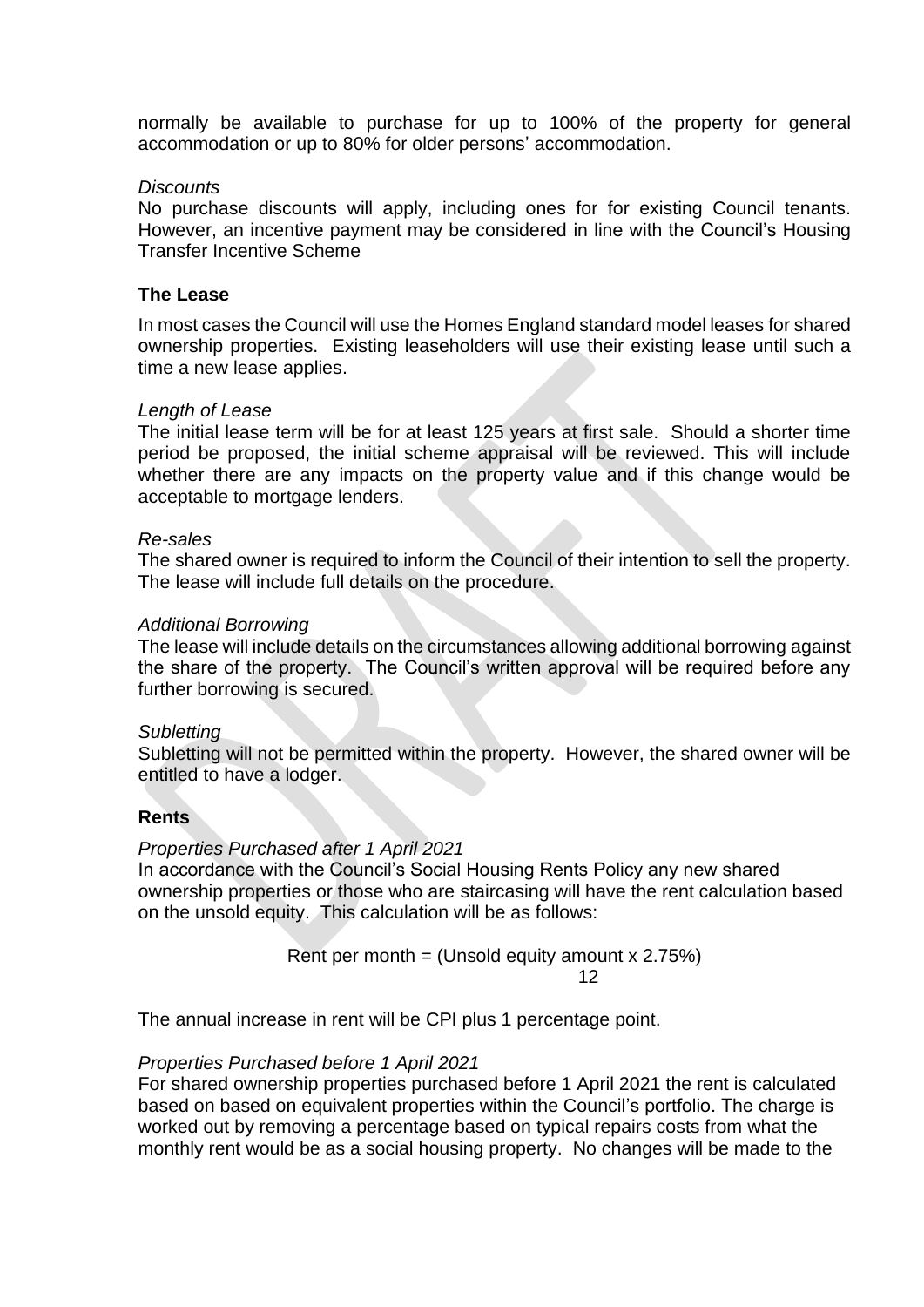rent for these properties for existing shared owners, with the exception of the annual increase or where additional shares are purchased.

A rent amount using the same calculation as those properties purchased after 1 April 2021 rent will be introduced if/when a new lease applies.

The annual increase in rents is set out in the lease.

## *Rents Review*

A review on rents will take place annually, this will usually be on the 1st April. The date will also be set out in the lease, for reference.

## **Maintenance and Charges**

## *Flat Maintenance*

The Council will repair and maintain all common arrears of blocks of flats and retain overall responsibility of the building.

## *New Build*

For Shared Ownership homes being delivered through Homes England's AHP 2021 to 2026<sup>3</sup> the Council will align with the Government's new model lease for shared ownership properties. This grants an initial 10-year period during which shared owners cannot be required to contribute, via service charges, for repairs to the external or structure of the building. In addition, shared owners can also apply for a £500 contribution towards internal repairs during this period.

In line with this, the Council with therefore undertake repairs for any faulty installations which are not covered within a warranty or guarantee pertaining to the particular components within the first 10 years of ownership. This will not include repairs or replacements through wear and tear or avoidable damage such as not servicing boilers with the appropriate registered body. The scope for general repairs will generally apply to:

- Installations for making use of the supply of water, gas and electricity and for sanitation (including basins, sinks, baths and sanitary conveniences, but not other fixtures, fittings and appliances for making use of the supply of water, gas or electricity), pipes and drainage.
- Installations in the flat or house for space heating and heating water.

The £500 contribution can rolled over only to the following year, if there are any unused repairs for that year. Any costs over and above £500 will be the responsibility of the shared owner.

The Council is not responsible for general works or for carrying out any refurbishment works inside the home such as replacing kitchens and bathrooms. The Council is also not responsible for undertaking any health and safety requirements within the home, for example, boiler servicing or electrical testing.

<sup>&</sup>lt;sup>3</sup> Generally this applies to the Council's shared homes built prior to 2021 and the Capella Close development.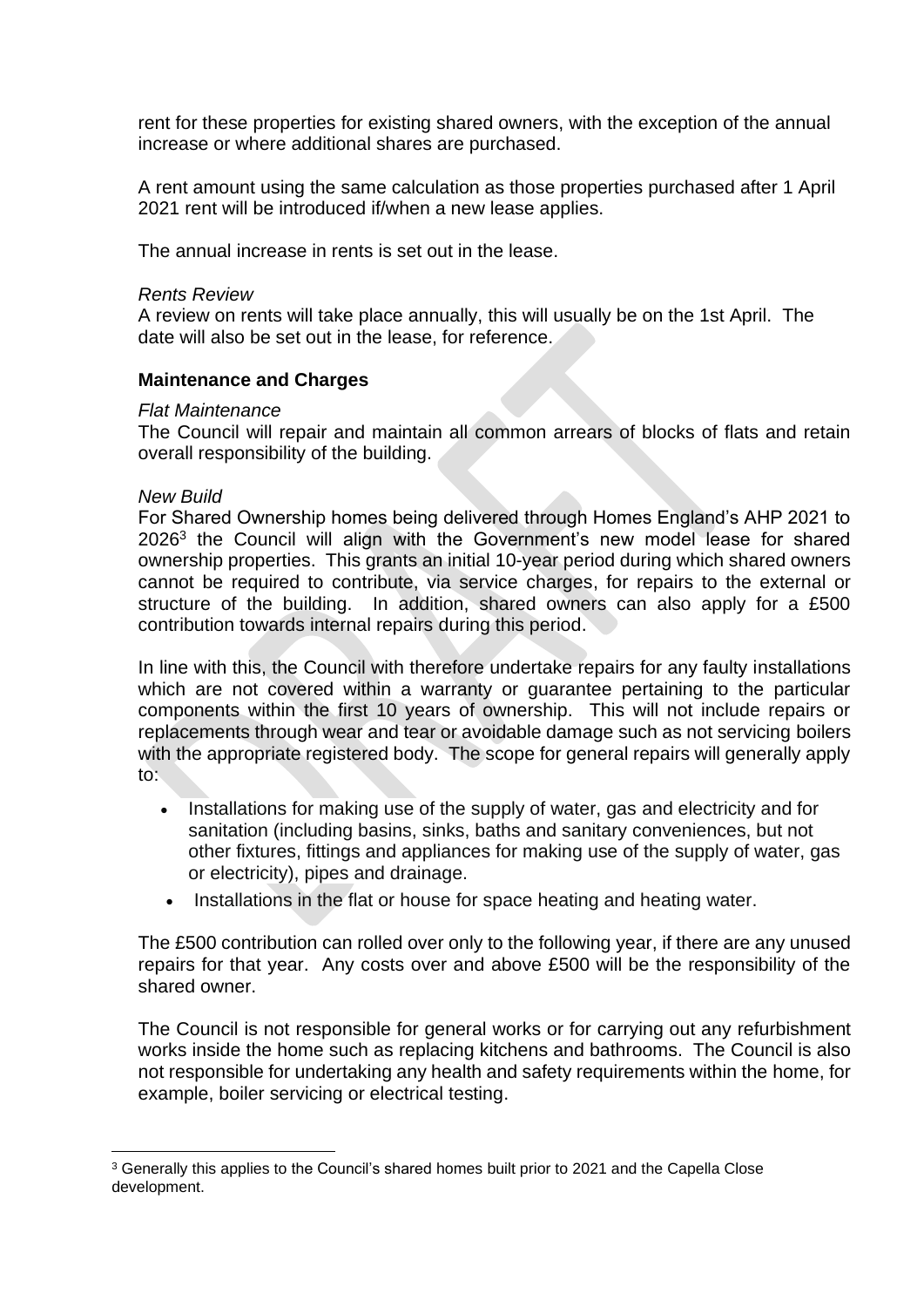The Council will be responsible for assessing whether repairs are essential and genuine and may inspect the property, if deemed appropriate.

Alternatively the tenant has the right to appoint a Trustmark Approved contractor to complete the repairs

Should a shared owner staircase within the 10 years to 100% ownership, they will take on full responsibility for all repairs.

## *Cyclical Repairs*

Cyclical Repairs are a contribution to the costs of recurring works which are usually planned for. The generally only apply to flats and apartments and can include works such as external decoration, re-roofing, replacement of external pipe work or sewer works. Leaseholders are asked to pay a proportion each year into a cyclical repair fund in order to contribute to the works when they are carried out.

Where applicable, cyclical repairs and service charges will be clearly identified within the shared ownership lease and reviewed on an annual basis.

## **Responsibilities**

The shared ownership lease will detail the responsibilities of the Council. For the purpose of this document, this can be summarised as follows:

| <b>Service</b>                                                                                           | <b>Responsibility</b>                                                                                                         |
|----------------------------------------------------------------------------------------------------------|-------------------------------------------------------------------------------------------------------------------------------|
| Leasehold Management and Land<br><b>Charges Officer</b>                                                  | Management of the leasehold,<br>including rent, service charges and<br>cyclical fund collection<br>• Staircasing and re-sales |
| Housing Delivery Team in conjunction<br>with the Leasehold Management and<br><b>Land Charges Officer</b> | • Marketing and initial sales<br>Management of the Affordable<br><b>Housing Register</b>                                      |
| <b>Housing Maintenance Team</b>                                                                          | • Maintenance and repairs of<br>communal areas and elements of the<br>building where the Council has<br>responsibility        |

## **Discretion**

The Council reserves the right to exercise its discretion in relation to any aspect of this policy where it is deemed necessary and appropriate and in particular to ensure compliance with its statutory duties, including under the Equality Act 2010. The exercise of discretion is reserved to the Head of Housing Delivery.

## **Data Protection**

In accordance with the Council's statutory obligations under the Data Protection Act 2018 and the UK General Data Protection Regulations, all applicants will be made aware of how their personal information will be processed and shared. Information recorded on the Council's system and on the applicant's file will be shared with partner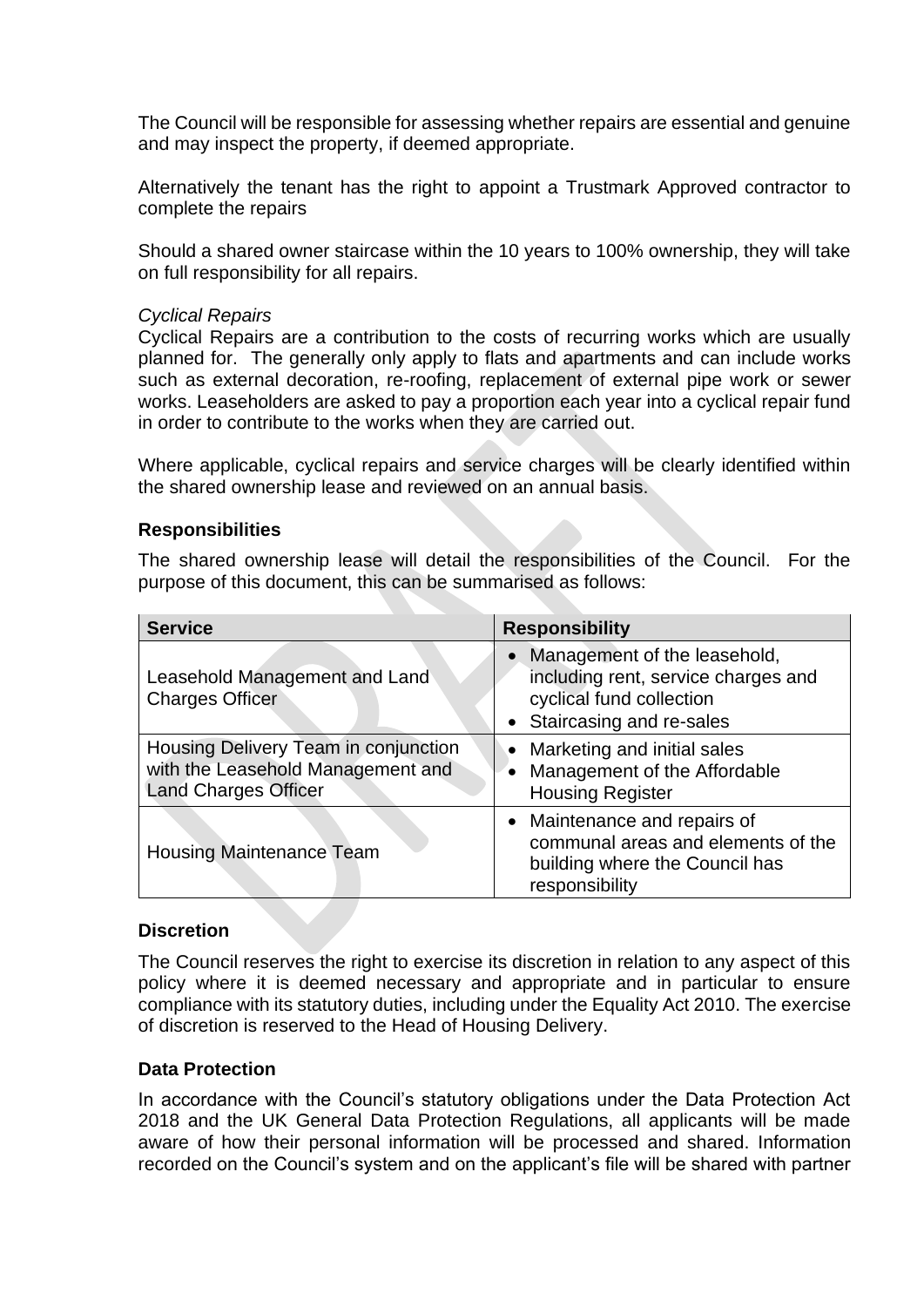landlords and other agencies as necessary. Consent from the Applicant for information sharing will be sought in all cases. For a copy of the Council's Privacy Notice please visit: [http://www.fareham.gov.uk/privacy.aspx.](http://www.fareham.gov.uk/privacy.aspx)

# **Review**

This policy is intended as a working document and will be reviewed as and when new legislation is introduced.